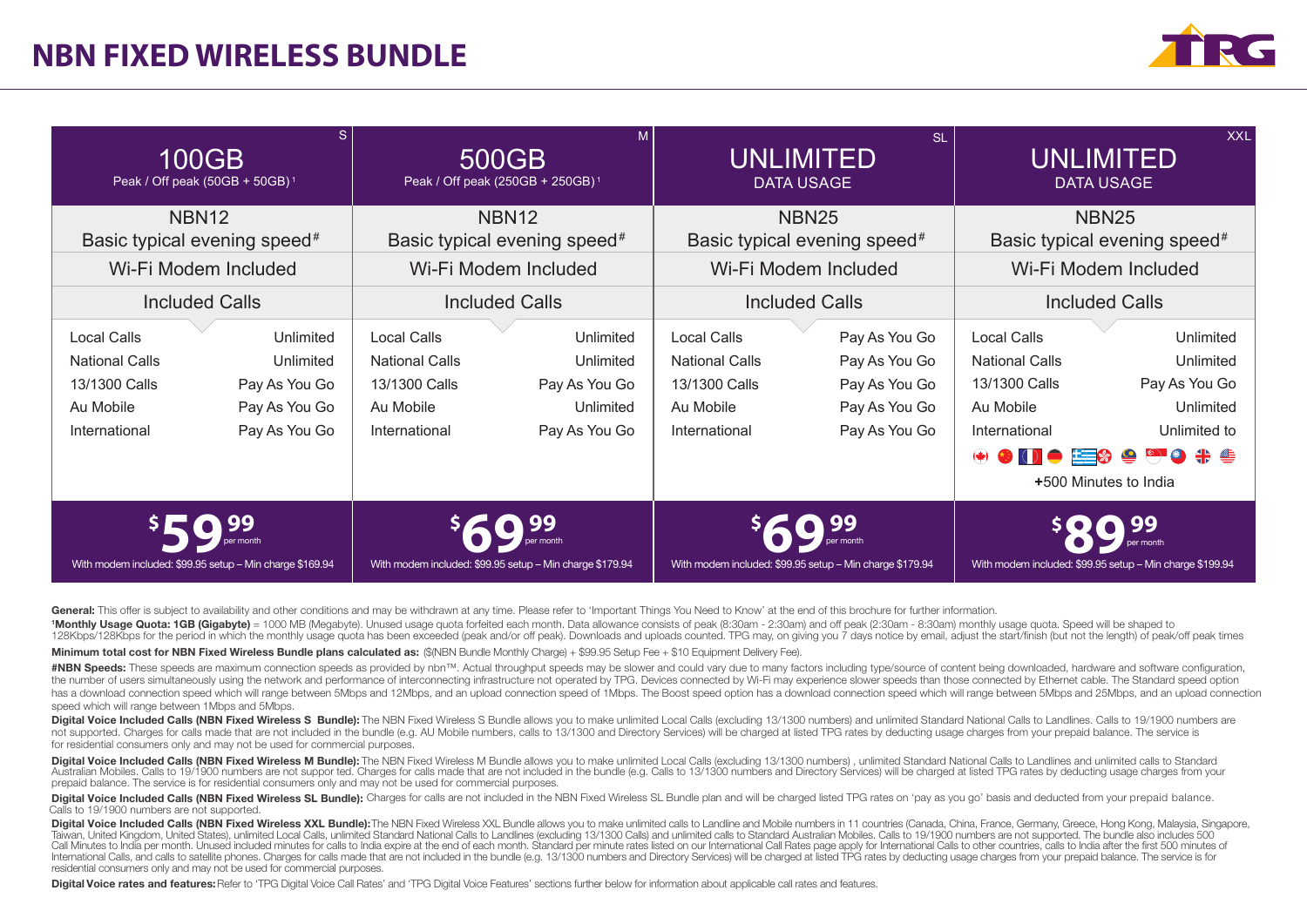

## TPG Digital Voice Call Rates

| <b>Services</b>                    | Rate                                                                                          |
|------------------------------------|-----------------------------------------------------------------------------------------------|
| <b>Local Calls</b>                 | 25 <sub>¢</sub><br>per call                                                                   |
| <b>National Calls</b>              | 25¢ per minute^<br>(plus 39¢ call connection)                                                 |
| <b>National Cap</b>                | Capped at \$2 up to 20 minutes per call<br>per minute National Call rates thereafter^         |
| <b>Mobile Calls</b>                | 39¢ per minute^<br>(plus 39¢ call connection)                                                 |
| <b>Mobile Cap</b>                  | Capped at \$2.48 up to 20 minutes per call<br>per minute Mobile Call rates thereafter^        |
| <b>International Calls</b>         | Check website http://www.tpg.com.au/nbn/international-callrates (39¢ call connection applies) |
| 13/1300 Calls                      | 30 <sub>¢</sub><br>per call                                                                   |
| 18/1800 Calls                      | Free                                                                                          |
| 19/1900 Calls                      | Not Supported                                                                                 |
| <b>Directory Assistance - 1223</b> | \$1.10<br>per call                                                                            |
| <b>Speaking Clock - 1194</b>       | 40 <sub>¢</sub>                                                                               |
|                                    | per call                                                                                      |

^ Charged per 30 second block or part thereof.

# TPG Digital Voice Features

| <b>Features &amp; Services</b> | <b>Description</b>                                                                                                                                          | Rate                                            |
|--------------------------------|-------------------------------------------------------------------------------------------------------------------------------------------------------------|-------------------------------------------------|
| <b>Call Barring</b>            | Allows you to restrict certain call types that can be dialled from your Digital Voice Service                                                               | Free                                            |
| Number Display / Number Block  | Select whether you would like your caller identity blocked or displayed when calling other parties                                                          | Free                                            |
| <b>Call Waiting</b>            | Notifies you of an incoming call on your Digital Voice Service while you are already on a call. You can place your call on hold to answer the incoming call | Free                                            |
| <b>Call Forwarding</b>         | Allows you to divert calls from your Digital Voice number to a different number                                                                             | Standard call rates<br>apply to forwarded calls |
| <b>Caller ID</b>               | Allows you to see the phone number of the person calling you on your Digital Voice service (only applicable on phones that supports caller ID)              | Free                                            |

Please refer to 'Important Things You Need to Know' at the end of this brochure for further information about the TPG Digital Voice service.